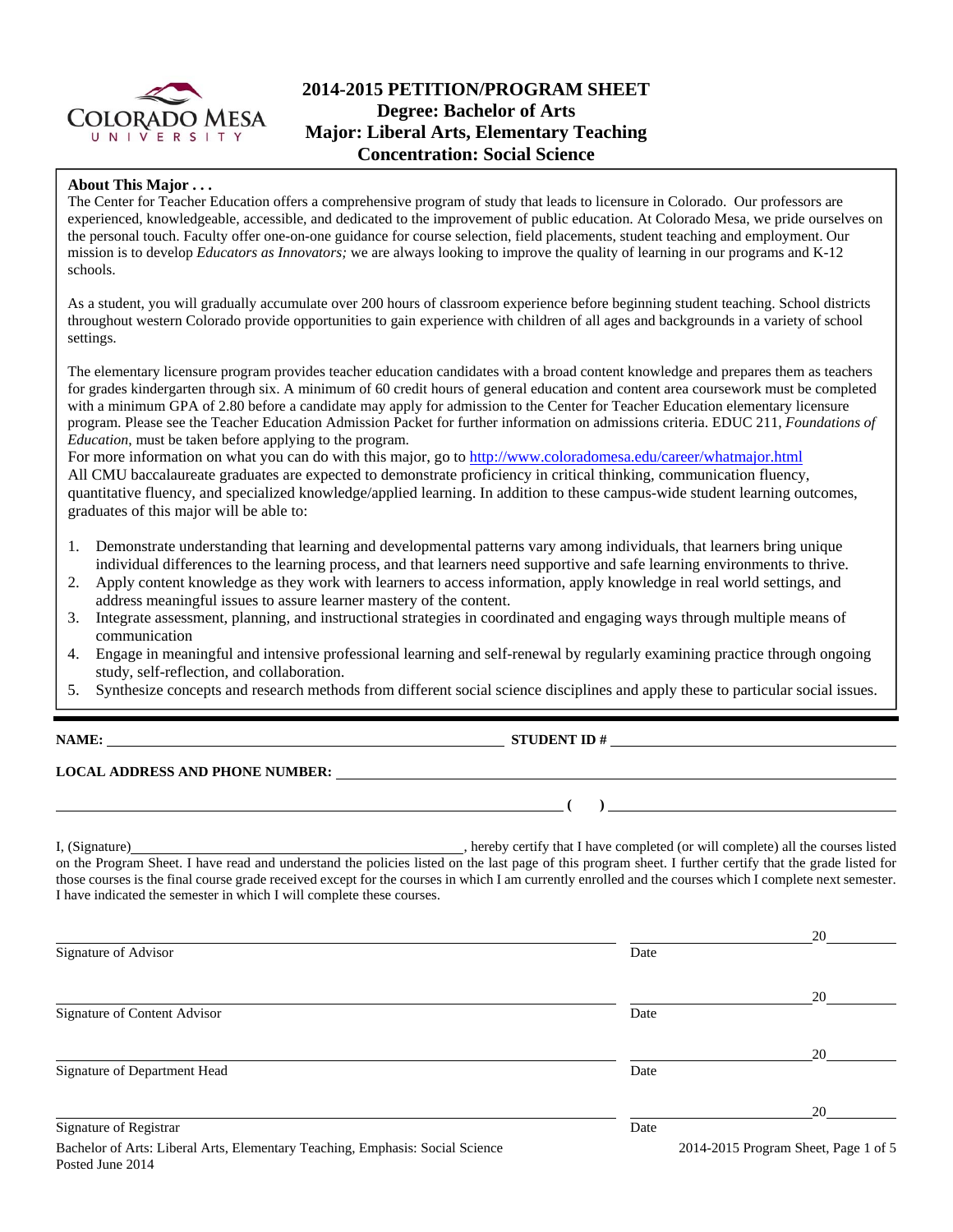#### **Students should work closely with a faculty advisor when selecting and scheduling courses prior to registration.**

Degree Requirements:

- 125-126 semester hours total (Students must complete a minimum of 30 of the last 60 hours of credit at CMU, with at least 15 semester hours in major discipline courses numbered 300 or higher).
- 40 upper division credits (A minimum of 15 taken at the 300-400 course levels within the major at CMU).
- 2.80 cumulative GPA or higher in all CMU coursework
- 2.80 cumulative GPA or higher in coursework toward the major content area
- **All EDUC prefix courses must be completed with a grade of B or better**
- Pre-collegiate courses (usually numbered below 100) cannot be used for graduation.
- A student must follow the CMU graduation requirements either from 1) the program sheet for the major in effect at the time the student officially declares a major; or 2) a program sheet for the major approved for a year subsequent to the year during which the student officially declares the major and is approved for the studen by the department head. Because a program may have requirement specific to the degree, the student should check with the faculty advisor for additional criteria. It is the student's responsibility to be aware of, and follow, all requirements for the degree being pursued. Any exceptions or substitutions must be approved by the student's faculty advisor and Department Head.
- Foreign language proficiency must be demonstrated by high school coursework (2 years), college coursework (2 semesters), or competency testing.
- When filling out the program sheet a course can be used only once.
- See the "Undergraduate Graduation Requirements" in the catalog for additional graduation information.
- Students must PASS the PLACE or PRAXIS II exam in the content area prior to commencing the internship. Also, ALL other coursework toward the degree must be successfully completed prior to the internship.
- A grade of C or better must be earned in all required courses, unless otherwise stated.

**GENERAL EDUCATION REQUIREMENTS** (31 semester hours) See the current catalog for a list of courses that fulfill the requirements below. If a course is on the general education list of options and a requirement for your major, you must use it to fulfill the major requirement and make a different selection within the general education requirement.

| Course No Title                                                                                                                                                                                                                  |   |  | Sem.hrs Grade Term/Trns |  |  |  |
|----------------------------------------------------------------------------------------------------------------------------------------------------------------------------------------------------------------------------------|---|--|-------------------------|--|--|--|
| <b>English</b> (6 semester hours, must receive a grade of "B" or better and<br>must be completed by the time the student has 60 semester hours.)                                                                                 |   |  |                         |  |  |  |
| <b>ENGL 111 English Composition</b>                                                                                                                                                                                              | 3 |  |                         |  |  |  |
| <b>ENGL 112 English Composition</b>                                                                                                                                                                                              | 3 |  |                         |  |  |  |
| <b>Math:</b> MATH 205 (3 semester hours) Must be taken after MATH<br>105. Must receive a grade of "C" or better, must be completed by the<br>time the student has 60 semester hours.<br>MATH 205 Elements of Mathematics II<br>3 |   |  |                         |  |  |  |
| <b>Humanities</b> (3 semester hours)<br>$ENGL^*$                                                                                                                                                                                 |   |  |                         |  |  |  |
| *Chose from 131, 132, 150, 222, 231, 232, 254, 255, 261, 262                                                                                                                                                                     |   |  |                         |  |  |  |

**Social and Behavioral Sciences** (6 semester hours) \*PSYC 233 Human Growth & Development 3 \_\_\_\_\_ \_\_\_\_\_\_\_\_ GEOG 103 World Regional Geography 3 \*Must earn a "B" or higher

|                                                                      | Course No Title                                                              | Sem.hrs      | Grade | Term/Trns                                             |
|----------------------------------------------------------------------|------------------------------------------------------------------------------|--------------|-------|-------------------------------------------------------|
|                                                                      | Fine Arts (3 semester hours)                                                 |              |       |                                                       |
|                                                                      | <b>History</b> (3 semester hours)                                            |              |       |                                                       |
|                                                                      | HIST 131 United States History                                               | 3            |       |                                                       |
|                                                                      | <b>Natural Sciences</b> (7 semester hours, one course must include a lab)    |              |       |                                                       |
| <b>BIOL</b> 101                                                      | <b>General Human Biology</b>                                                 | 3            |       |                                                       |
| BIOL 101L                                                            | General Human Biology Lab                                                    | 1            |       | <u> La Carlo Carlo I</u>                              |
| <b>PHYS 100</b>                                                      | Concepts of Physics                                                          | 3            |       | <u> 1989 - John Barn Barn, amerikansk politiker (</u> |
| <b>OR</b>                                                            | PHYS 105/105L Physics by Inquiry and Lab 3                                   |              |       |                                                       |
|                                                                      | <b>OTHER LOWER DIVISION REQUIREMENTS (6 semester hours)</b>                  |              |       |                                                       |
|                                                                      | Foreign Language: Proficiency must be demonstrated in college or high school |              |       |                                                       |
|                                                                      | coursework. See note in Degree Requirements.                                 |              |       |                                                       |
|                                                                      | Kinesiology (3 semester hours)                                               |              |       |                                                       |
|                                                                      | KINE 100 Health and Wellness                                                 | 1            |       |                                                       |
|                                                                      |                                                                              | $\mathbf{1}$ |       |                                                       |
|                                                                      |                                                                              | $\mathbf{1}$ |       |                                                       |
|                                                                      | Applied Studies (3 semester hours)                                           |              |       |                                                       |
| <b>SPCH 102</b>                                                      | Speechmaking                                                                 | 3            |       |                                                       |
| Must earn a "B" or higher                                            |                                                                              |              |       |                                                       |
|                                                                      |                                                                              |              |       |                                                       |
|                                                                      | <b>MAJOR REQUIREMENTS: LIBERAL ARTS CORE</b>                                 |              |       |                                                       |
| (36 Semester Hours)                                                  |                                                                              |              |       |                                                       |
|                                                                      |                                                                              |              |       |                                                       |
|                                                                      |                                                                              |              |       |                                                       |
|                                                                      | <b>Literacy:</b> (9 semester hours)                                          |              |       |                                                       |
|                                                                      | Children's Literature                                                        | 3<br>3       |       |                                                       |
| <b>ENGL 240</b><br><b>ENGL 245</b><br>ENGL 343                       | <b>Imaginative Writing</b>                                                   |              |       |                                                       |
|                                                                      | Language Systems and<br>Linguistic Diversity                                 | 3            |       |                                                       |
|                                                                      |                                                                              |              |       |                                                       |
|                                                                      | <b>Mathematics:</b> (6 semester hours)                                       |              |       |                                                       |
|                                                                      | *MATH 105 Elements of Mathematics I                                          | 3            |       | $\overline{\phantom{a}}$                              |
|                                                                      | MATH 301 Math for Elementary Teachers<br>*Must earn a "C" or higher          | 3            |       |                                                       |
|                                                                      |                                                                              |              |       |                                                       |
|                                                                      | <b>Kinesiology:</b> (3 semester hours)                                       |              |       |                                                       |
|                                                                      | KINE 321 Physical Activity and                                               |              |       |                                                       |
|                                                                      | Health in the Classroom                                                      | 3            |       |                                                       |
|                                                                      | Social Sciences: (9 semester hours)                                          |              |       |                                                       |
| <b>POLS 101</b>                                                      | <b>American Government</b>                                                   | 3            |       |                                                       |
| <b>ECON 201</b>                                                      | Principles of Macroeconomics                                                 | 3            |       |                                                       |
| <b>HIST 225</b>                                                      | History of Colorado                                                          | 3            |       |                                                       |
|                                                                      |                                                                              |              |       |                                                       |
|                                                                      | Science: (6 semester hours)                                                  |              |       |                                                       |
|                                                                      | Chemistry and Society<br>Survey of Earth Science                             | 3<br>3       |       |                                                       |
|                                                                      |                                                                              |              |       |                                                       |
| <b>CHEM 100</b><br><b>GEOL 100</b><br><b>Art:</b> (3 semester hours) |                                                                              |              |       |                                                       |
|                                                                      | Elementary Art Ed Methods                                                    | 3            |       |                                                       |
| <b>ARTD 410*</b>                                                     | *Prerequisites: EDUC 211, EDUC 341, EDUC 343                                 |              |       |                                                       |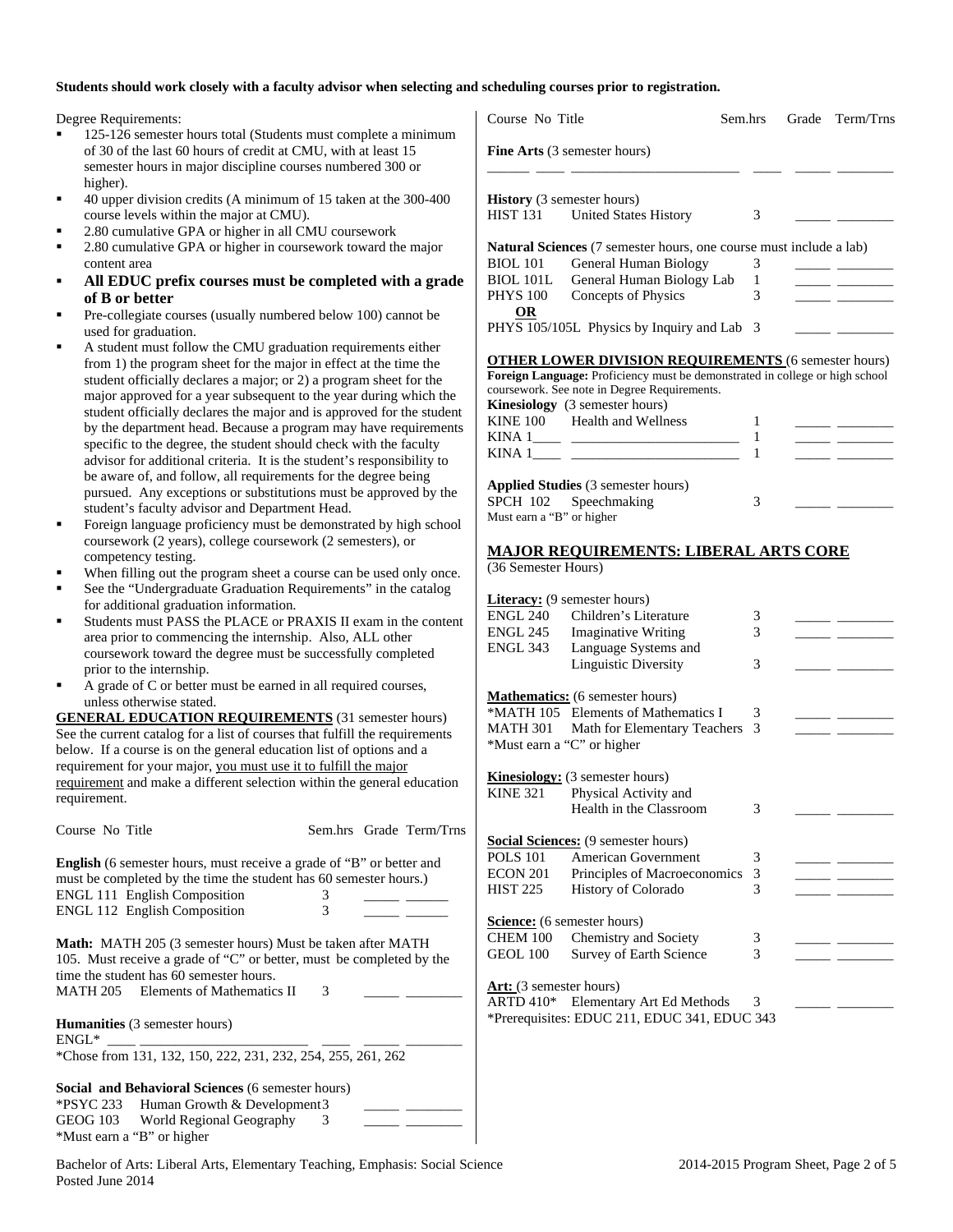| Course No Title                                                                                                                                                                                                                                              | Sem.hrs Grade Term/Trns   Course No Title |                                                                                      | Sem.hrs Grade Term/Trns |  |  |  |
|--------------------------------------------------------------------------------------------------------------------------------------------------------------------------------------------------------------------------------------------------------------|-------------------------------------------|--------------------------------------------------------------------------------------|-------------------------|--|--|--|
| <b>SOCIAL SCIENCE CONTENT AREA (15 semester hours)</b><br><b>Required Courses:</b> (9 semester hours)<br><b>HIST 102</b><br><b>Western Civilizations</b><br>ANTH 202<br>Introduction to Anthropology<br><b>State and Local Government</b><br><b>POLS 236</b> | 3                                         | <b>Concentration: 6</b> semester hours chosen from Concentration Electives<br>below. |                         |  |  |  |
| <b>Elementary Education Requirements (-38 semester hours <math>= 840</math> Field Experience Hours)</b>                                                                                                                                                      |                                           |                                                                                      |                         |  |  |  |

#### **Elementary Education Requirements** (-38 semester hours – 840 Field Experience Hours)

\***Prerequisites:** ENGL 111, ENGL 112, SPCH 102, PSYC 233, EDUC 211 (all with a grade of B or better), and MATH 105 with grade of C or better and formal acceptance into the Teacher Education Program. EDUC 211 Foundations of Education 2 2 semester hours 2 2 semester hours 20 Field Experience Hours EDUC 341\* Pedagogy & Assessment: K-6/Elementary 3 \_\_\_\_\_ \_\_\_\_\_\_\_\_ 3 semester hours 20 Field Experience Hours EDUC 343\* Teaching to Diversity 3 \_\_\_\_\_ \_\_\_\_\_\_\_\_\_ 3 semester hours 20 Field Experience Hours<br>EDUC 374 Exceptional and ELL 3 \_\_\_\_\_\_\_\_ 3 semester hours 3 semester hours EDUC 374 Exceptional and ELL 3 \_\_\_\_\_ \_\_\_\_\_\_\_\_ 3 semester hours EDUC 378 Technology for K-12 Educators 1 \_\_\_\_\_\_\_\_\_\_\_\_\_\_\_\_\_\_\_\_\_\_\_\_ 1 semester hours<br>EDUC 441 Methods of Teaching Lang. Methods of Teaching Lang. & Literacy: EL 6 \_\_\_\_\_ \_\_\_\_\_\_ 6 semester hours 60 Field Experience Hours EDUC 451 Methods of Teaching Math: EC/EL 3 \_\_\_\_\_ 3 semester hours 60 Field Experience Hours EDUC 461 Methods of Teaching Science & Social Science: EC/EL 3 \_\_\_\_\_ \_\_\_\_\_\_\_\_ 3 semester hours 60 Field Experience Hours EDUC 471 Educational Assessment 1 1 and 1 semester hours EDUC 475 Classroom Management 1 \_\_\_\_\_\_ \_\_\_\_\_\_\_ 1 semester hours EDUC 499C Teaching Internship/Colloq.: EL 12 \_\_\_\_\_ 12 semester hours 600 Field Experience Hours

## **\*\*All EDUC prefix courses listed above must be completed with a grade of B or better to progress through the program sequence.**

**Concentration:** (6 semester hours) Chosen from: HIST 305 The Old South (3) HIST 342 The Early American Republic (3) HIST 370 Early U.S. Women's History (3) HIST 410 Environment History of the U.S. (3) HIST 415 Colonial America (3) HIST 416 The American Revolution (3) HIST 420 Civil War (3)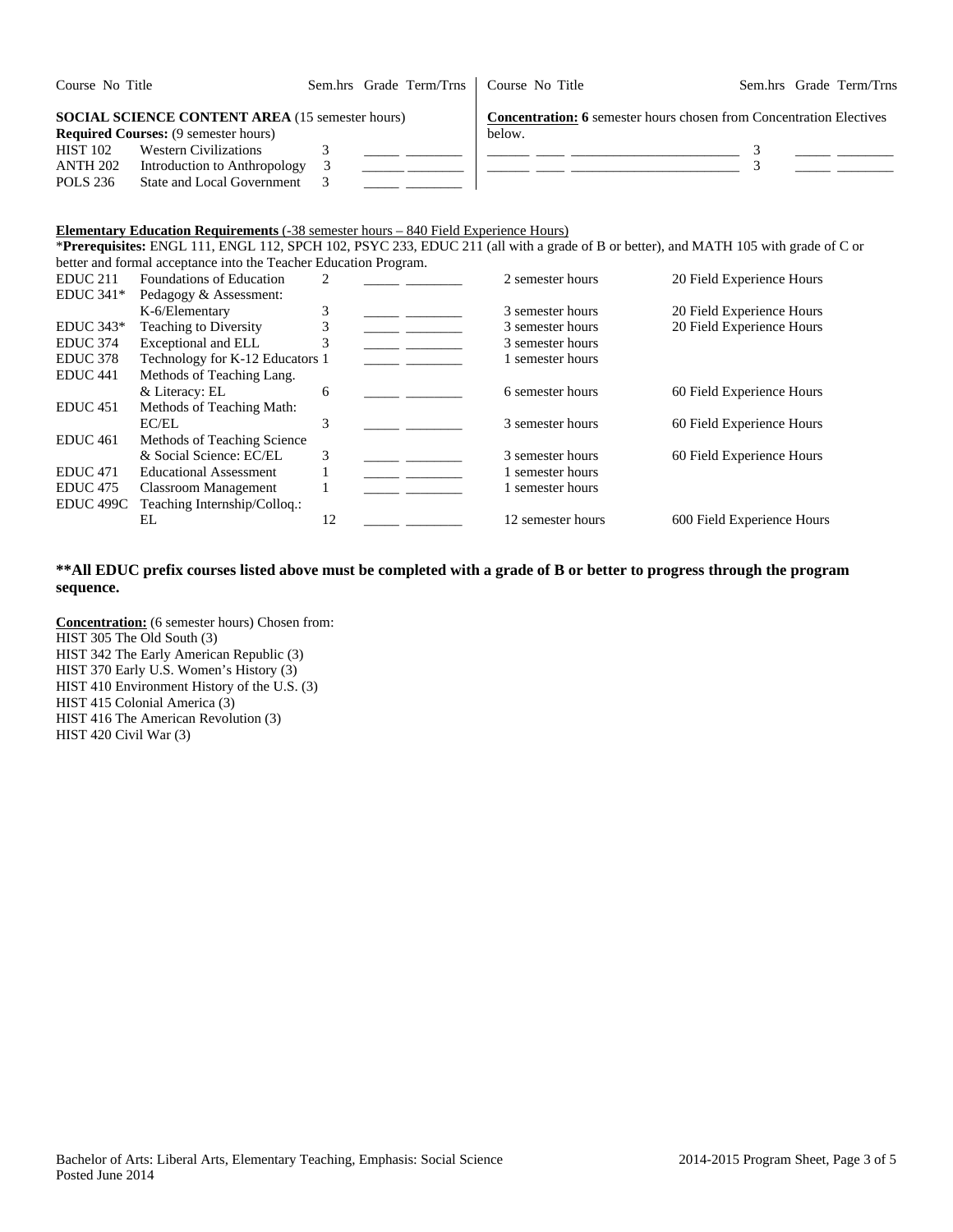# **SUGGESTED COURSE SEQUENCING FOR A MAJOR IN LIBERAL ARTS SOCIAL SCIENCE – LEADING TO ELEMENTARY TEACHER LICENSURE**

This is a recommended sequence of course work. Certain courses may have prerequisites or are only offered during the Fall or Spring semesters. It is the student's responsibility to meet with the assigned advisor and check the 2 year course matrix on the Colorado Mesa website for course availability.

## **FRESHMAN YEAR**

| <b>Fall Semester</b> |                               | <b>Hours</b>        | <b>Spring Semester</b> |                             | <b>Hours</b> |
|----------------------|-------------------------------|---------------------|------------------------|-----------------------------|--------------|
| ENGL 111             | <b>English Composition</b>    |                     | <b>ENGL 112</b>        | <b>English Composition</b>  |              |
| CHEM 100             | Chemistry and Society         |                     | <b>HIST 102</b>        | <b>Western Civilization</b> |              |
| <b>HIST 131</b>      | <b>United States History</b>  |                     | <b>SPCH 102</b>        | Speechmaking                | 3            |
| <b>POLS</b> 101      | American Government           |                     | <b>GEOL 100</b>        | Survey of Earth Science     | 3            |
| <b>PHYS 100</b>      | Concepts of Physics OR        | 3                   | <b>GEOG 103</b>        | World Regional Geography    | 3            |
| <b>PHYS 105</b>      | Physics by Inquiry <b>AND</b> | (2)                 | <b>KINA</b>            | Activity                    |              |
| <b>PHYS 105L</b>     | Physics by Inquiry Lab        | $\scriptstyle{(1)}$ |                        |                             | 16           |
| <b>KINA</b>          | Activity                      |                     |                        |                             |              |
|                      |                               | 16                  |                        |                             |              |

## **SOPHOMORE YEAR**

| <b>Fall Semester</b>   |                                          | <b>Hours</b> | <b>Spring Semester</b>             |                                                                | <b>Hours</b>   |
|------------------------|------------------------------------------|--------------|------------------------------------|----------------------------------------------------------------|----------------|
| <b>BIOL</b> 101        | General Human Biology                    |              | $*$ EDUC 211                       | <b>Foundations of Education</b>                                | 2              |
| <b>BIOL 101L</b>       | General Human Biology Lab                |              | <b>ENGL 240</b>                    | Children's Literature                                          | 3              |
| $ENGL$ <sub>____</sub> | General Education Humanities (English) 3 |              | <b>MATH 205</b>                    | Elements of Mathematics II                                     | 3              |
| <b>PSYC 233</b>        | Human Growth and Development             |              | <b>ANTH 202</b>                    | Introduction to Anthropology                                   | 3              |
| <b>MATH 105</b>        | Elements of Mathematics I                |              | <b>General Education Fine Arts</b> |                                                                | 3              |
| <b>KINE 100</b>        | <b>Health and Wellness</b>               |              | <b>HIST 225</b>                    | <b>History of Colorado</b>                                     | $\overline{3}$ |
| <b>ENGL 245</b>        | <b>Imaginative Writing</b>               |              |                                    |                                                                | 17             |
|                        |                                          | 17           |                                    | *Must be taken prior to acceptance into the Center for Teacher |                |

Education. Offered in summer, fall and spring semesters.

## **JUNIOR YEAR**

| <b>Fall Semester</b>           |                                                       | <b>Hours</b> | <b>Spring Semester</b>         |                                         | <b>Hours</b> |
|--------------------------------|-------------------------------------------------------|--------------|--------------------------------|-----------------------------------------|--------------|
| <b>ECON 201</b>                | Principles of Macroeconomics                          |              | EDUC 374                       | Exceptional and ELL                     |              |
| EDUC <sub>341</sub>            | Pedagogy and Assessment: Elementary                   |              | EDUC <sub>378</sub>            | Technology for K-12 Educators           |              |
| EDUC 343                       | <b>Teaching to Diversity</b>                          |              | <b>MATH 301</b>                | Mathematics for Elementary Teachers 3   |              |
|                                | KINE/HPWA 320 Elementary Physical Education Methods 3 |              | <b>ENGL 343</b>                | Language Systems/Linguistic Diversity 3 |              |
| <b>POLS</b> 236                | <b>State and Local Government</b>                     |              | <b>ARTE 410</b>                | <b>Elementary Art Methods</b>           |              |
| Social Science Content Course* |                                                       |              | Social Science Content Course* |                                         |              |
|                                |                                                       | 18           |                                |                                         | 16           |

\*Choose from: ANTH 405, ANTH 410, HIST 305, HIST 342, HIST 370, HIST 415, HIST 416, HIST 410, HIST 420

| <b>Fall Semester</b> | <b>Hours</b>                               |    |                        |                                            |              |
|----------------------|--------------------------------------------|----|------------------------|--------------------------------------------|--------------|
| EDUC <sub>441</sub>  | Meth. of Teaching Language/Literature      |    | <b>Spring Semester</b> |                                            | <b>Hours</b> |
| EDUC 451             | Methods of Teaching Math                   |    | EDUC 499C              | Teaching Internship/Colloq.: Elementary 12 |              |
| EDUC <sub>461</sub>  | Meth. of Teaching Science/Social Studies 3 |    | EDUC <sub>475</sub>    | Classroom Management for K-12              |              |
| <b>EDUC</b> 471      | Educational Assessment for K-12            |    |                        |                                            | 13           |
|                      |                                            | 13 |                        |                                            |              |

# **SENIOR YEAR**